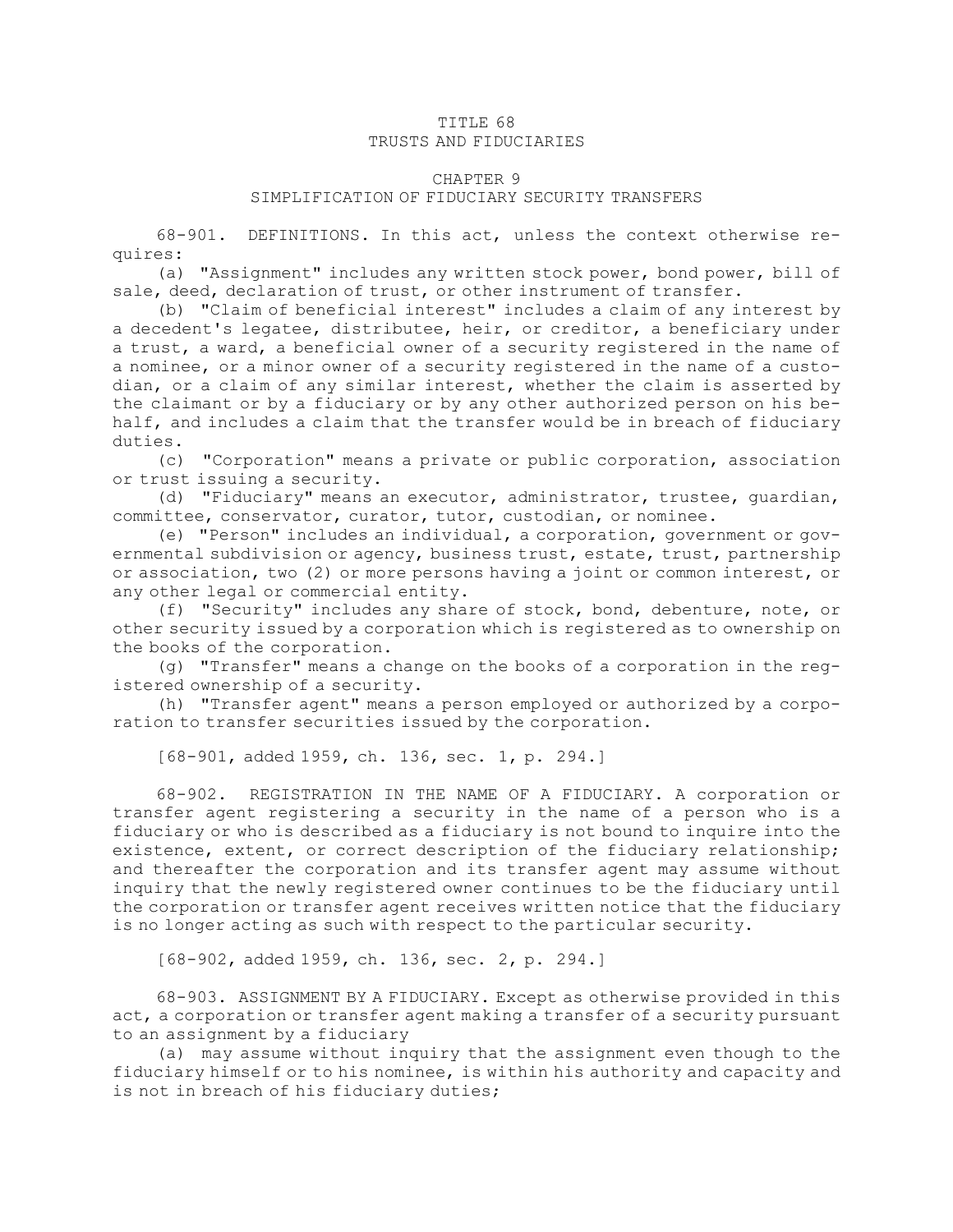(b) may assume without inquiry that the fiduciary has complied with any controlling instrument and with the law of the jurisdiction governing the fiduciary relationship, including any law requiring the fiduciary to obtain court approval of the transfer; and

(c) is not charged with notice of and is not bound to obtain or examine any court record or any recorded or unrecorded document relating to the fiduciary relationship or the assignment, even though the record or document is in its possession.

[68-903, added 1959, ch. 136, sec. 3, p. 294.]

68-904. EVIDENCE OF APPOINTMENT OR INCUMBENCY. <sup>A</sup> corporation or transfer agent making <sup>a</sup> transfer pursuant to an assignment by <sup>a</sup> fiduciary who is not the registered owner shall obtain the following evidence of appointment or incumbency:

(a) In the case of <sup>a</sup> fiduciary appointed or qualified by <sup>a</sup> court, <sup>a</sup> certificate issued by or under the direction or supervision of that court or an officer thereof and dated within sixty (60) days before the transfer; or

(b) In any other case, <sup>a</sup> copy of <sup>a</sup> document showing the appointment or <sup>a</sup> certificate issued by or on behalf of <sup>a</sup> person reasonably believed by the corporation or transfer agent to be responsible or, in the absence of such <sup>a</sup> document or certificate, other evidence reasonably deemed by the corporation or transfer agent to be appropriate. Corporations and transfer agents may adopt standards with respect to evidence of appointment or incumbency under this subsection provided such standards are not manifestly unreasonable. Neither the corporation nor transfer agent is charged with notice of the contents of any document obtained pursuant to this paragraph (b) except to the extent that the contents relate directly to the appointment or incumbency.

[68-904, added 1959, ch. 136, sec. 4, p. 294.]

68-905. ADVERSE CLAIMS. (a) <sup>A</sup> person asserting <sup>a</sup> claim of beneficial interest adverse to the transfer of <sup>a</sup> security pursuant to an assignment by <sup>a</sup> fiduciary may give the corporation or transfer agent written notice of the claim. The corporation or transfer agent is not put on notice unless the written notice identifies the claimant, the registered owner, and the issue of which the security is <sup>a</sup> part, provides an address for communications directed to the claimant and is received before the transfer. Nothing in this act relieves the corporation or transfer agent of any liability for making or refusing to make the transfer after it is so put on notice, unless it proceeds in the manner authorized in subsection (b).

(b) As soon as practicable after the presentation of <sup>a</sup> security for transfer pursuant to an assignment by <sup>a</sup> fiduciary, <sup>a</sup> corporation or transfer agent which has received notice of <sup>a</sup> claim of beneficial interest adverse to the transfer may send notice of the presentation by registered or certified mail to the claimant at the address given by him. If the corporation or transfer agent so mails such <sup>a</sup> notice it shall withhold the transfer for thirty (30) days after the mailing and shall then make the transfer unless restrained by <sup>a</sup> court order.

[68-905, added 1959, ch. 136, sec. 5, p. 294.]